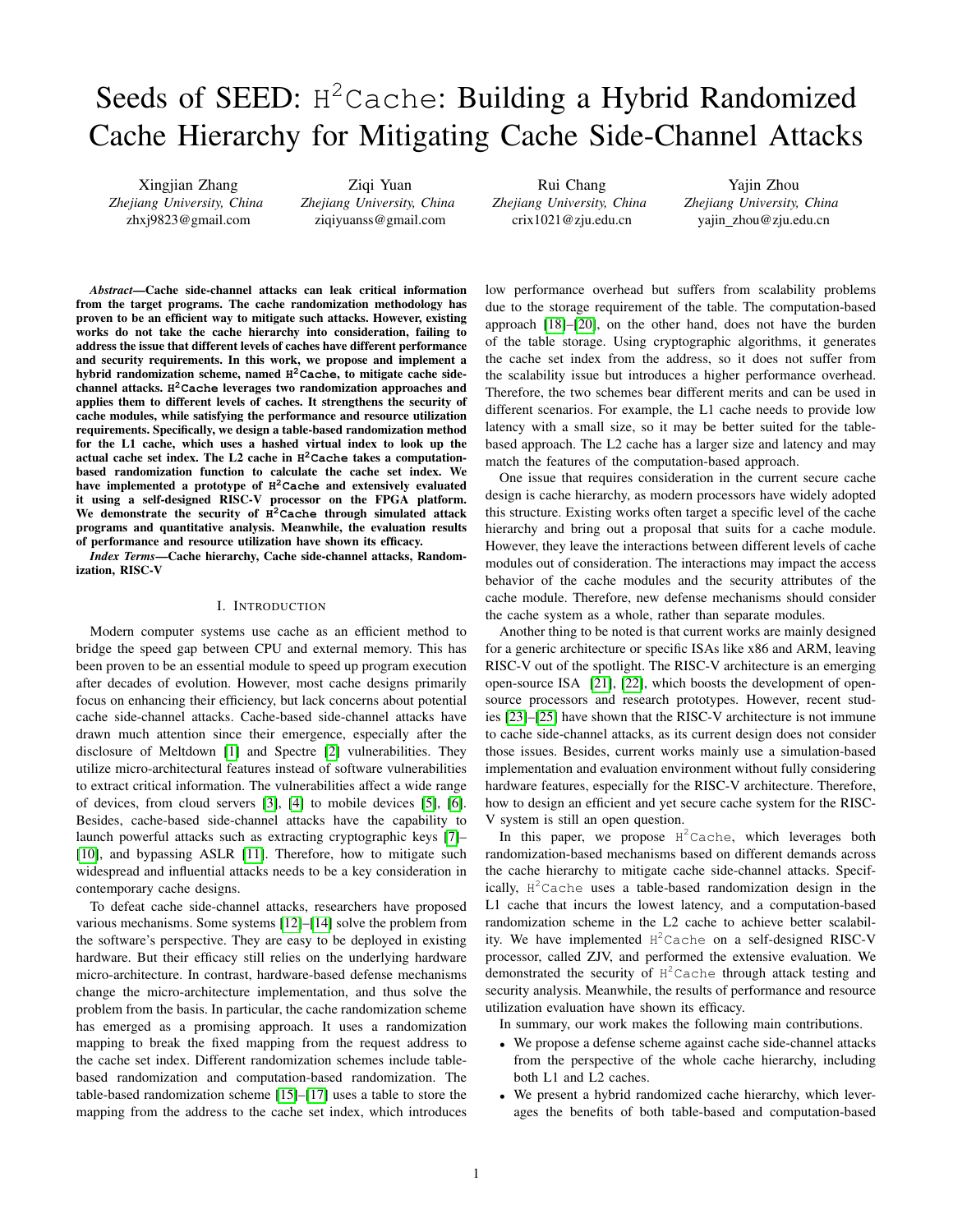randomization schemes to meet security and performance needs.

• We design and implement a cache system,  $H^2$ Cache, on a selfdesigned RISC-V processor, and perform extensive evaluation including security, performance, and resource utilization on the FPGA platform.

The rest of the paper is structured as follows. Section [II](#page-1-0) introduces cache side-channel attacks and defines our threat model. Section [III](#page-1-1) introduces our design and implementation of  $H^2$ Cache. Section [IV](#page-2-0) shows the evaluation results in terms of security, performance, and resource utilization. Section [V](#page-4-0) discusses the limitations and future works of H <sup>2</sup>Cache, and section [VI](#page-5-0) talks about our related work. Section [VII](#page-5-1) concludes the paper.

# II. THREAT MODEL

# <span id="page-1-2"></span><span id="page-1-0"></span>*A. Cache Side-channel Attacks*

Cache side-channel attacks utilize micro-architectural features of the cache to infer the access pattern of the target program, which would leak critical information of the program. Prime+Probe attack [\[4\]](#page-6-3), [\[8\]](#page-6-19) is a variant of cache side-channel attacks. To successfully launch such an attack, the attacker needs to prepare the cache to a definite state by priming the cache with one's own data. Then the attacker would let the target program execute critical functions which may access the critical data. After that, the attacker measures the access time of different blocks to check if there is a time difference with previous accesses, and misses could be viewed as access to the critical data by the victim. Repeating this process enables the attacker to gain sufficient information about the critical data, which breaks the security boundaries between different entities.

To launch the attack, one key step is to find addresses that fall in the same cache set as the target address. The set of those addresses is called the eviction set. For traditional cache structures, this process would be trivial, as the cache modules directly use part of the address as the cache set index. For a secure cache scheme, the amount of effort to find an eviction set indicates its security.

# *B. Assumption*

This paper targets cache side-channel attacks based on cache set conflicts as illustrated in Section [II-A,](#page-1-2) while other attacks, including transient execution attacks and other micro-architectural attacks, are out of our scope. We make the following assumption about the attacker and the environment.

- The attacker could know the address of the critical information, but cannot access it directly.
- The attacker could access a sufficient range of address space.
- The attacker could measure the latency of cache access precisely without noise interference.
- The attacker could have the awareness of the targeted cache micro-architecture as well as its security mechanism against the attacks, but cannot modify them.

#### <span id="page-1-3"></span>*C. Requirement*

Besides the assumptions from the attack side, there are also some requirements for the secure cache proposal as the cache modules need to improve the performance of the system and interact with other modules. We list the following requirements for the defense mechanisms.

- Efficiency: The introduced cache security mechanism should have minimal impact on the performance of the system.
- Compatibility: The security-enhanced cache system should require minimal modifications of other parts of the system.
- Security: The security mechanism should mitigate or eliminate potential cache side-channel attacks successfully.



Fig. 1. Table-based randomization design for L1 cache in  $H^2$ Cache.

#### <span id="page-1-4"></span>III. DESIGN AND IMPLEMENTATION

# <span id="page-1-1"></span>*A. Overview*

We consider  $H^2$ Cache with a two-level cache hierarchy. The L1 cache in H <sup>2</sup>Cache is separated into an instruction cache and a data cache, and the L2 cache in  $H^2$ Cache is a unified structure. Each cache module is set-associative. This topology is common in processors, while our proposal is not confined to this arrangement. For L1 cache modules, they are the smallest and fastest cache modules in the hierarchy, as the system requires. The L2 cache module, on the other hand, is relatively large and slow. Therefore, different responsibilities of cache modules lead to their different structures.

In general, we use the cache randomization method as an approach to defending against cache side-channel attacks. It breaks the mapping from the requested address to the cache set index, which increases the difficulty of finding the eviction set. To satisfy the requirements listed in section [II-C,](#page-1-3) we use a table-based randomization approach for the L1 cache and a computation-based randomization approach for the L2 cache. This hybrid randomization scheme for the different levels of cache modules makes a balance between efficiency and security requirements. Besides, we also adopt a skewed cache [\[26\]](#page-6-20) design to further strengthen the security without degrading the performance. H<sup>2</sup>Cache is compatible with various architectures and requires no modification to software or other parts of the system.

# <span id="page-1-5"></span>*B. Table-Based Randomization for L1 Cache in* H <sup>2</sup>Cache

Fig. [1](#page-1-4) illustrates our table-based randomization scheme of L1 cache in  $H^2$ Cache. Traditional cache modules derive the cache set index directly from the part of the requested address with the width of  $n$ , which corresponds to  $2^n$  cache sets in the cache. In our secure L1 cache design, we use all but the offset bits in the address to calculate a virtual index with additional  $k$  bits using a hash function, which virtually maps to a cache array with  $2^{n+k}$  entries. The computed virtual index is then matched against each of the  $2^n$   $(n+k)$ -bit entries in the virtual index table. If there is a match, then the physical index of the corresponding virtual index entry is the actual index for the address. After this lookup process, the cache module would continue the cache access like the traditional cache. Particularly, if there is no matching virtual index entry in the table, the module would randomly choose an entry for the virtual index. If a conflict in the physical index occurs, the cache line is evicted and the corresponding virtual index entry is updated.

In the implementation, we use an array of registers to store the virtual index table, which can complete the lookup process and continue the cache access quickly. The hash function we adopt in the module is

vIndex = 
$$
\text{addr}_{upper} \oplus \text{addr}_{lower} \oplus \text{key}.
$$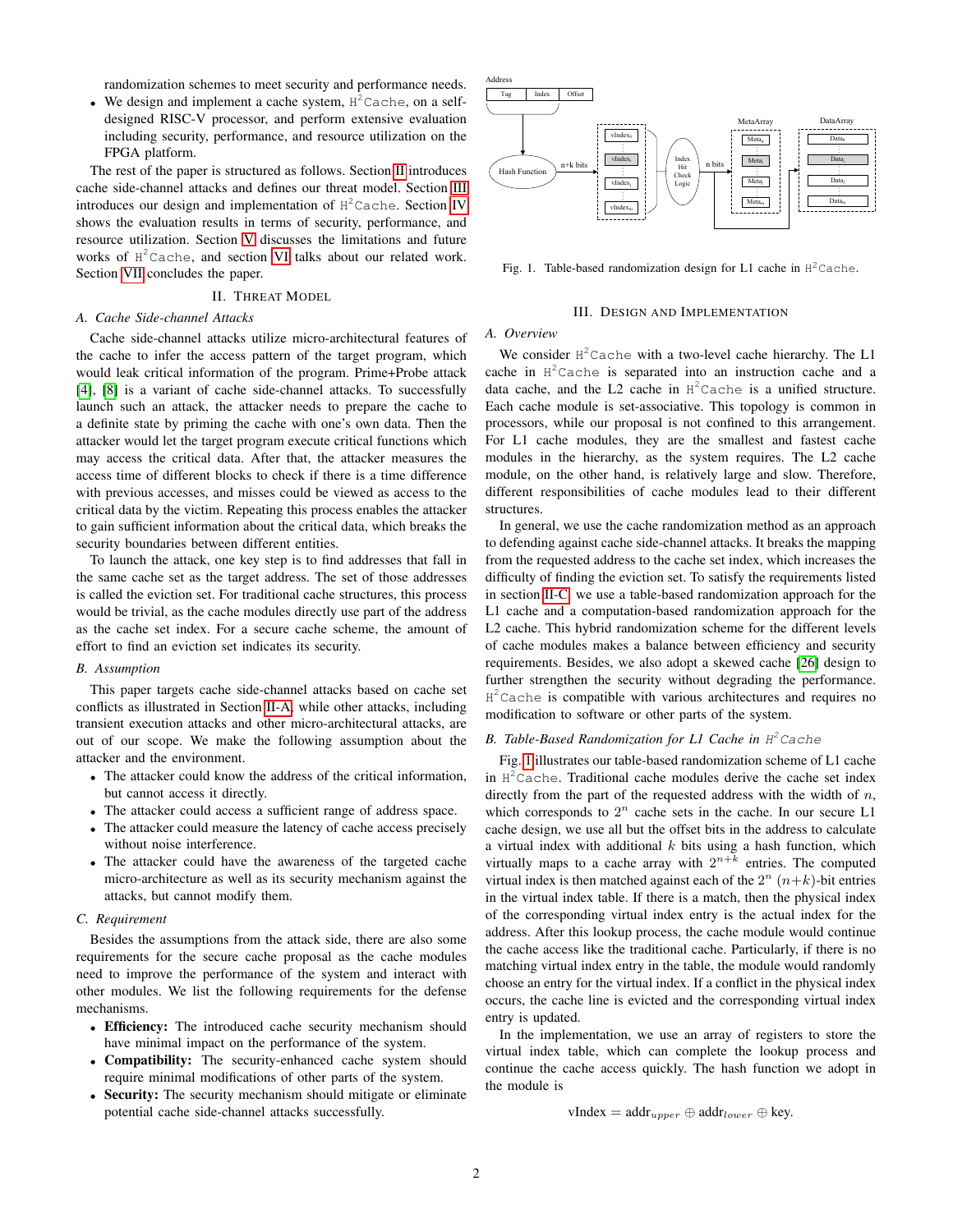

Fig. 2. Computation-based randomization design for L2 cache in  $H^2$ Cache.

This function performs the exclusive-or operation with the upper half and the lower half of the address, and the result would be encrypted with an exclusive-or operation using a randomly generated key. We use the configuration of  $k = 3$  to make a balance between the storage need and security. The complexity of the hash function and the value of  $k$  can be adapted to different performance and security requirements.

This randomization function deployed in the L1 cache satisfies the requirements in section [II-C.](#page-1-3) For the security requirement, this approach clearly breaks the direct mapping from the requested address to the cache set index, so the attacker cannot directly get the index of the target address. Furthermore, this approach would also change the physical index after eviction, which would make eviction set construction even harder. For the efficiency requirement, this scheme would not induce extra latency as the lookup process can finish quickly. Besides, this approach could, in theory, increase the utilization rate of the cache as it can reduce the possibility of cache conflicts.

# <span id="page-2-3"></span>*C. Computation-Based Randomization for L2 Cache in* H <sup>2</sup>Cache

Fig. [2](#page-2-1) shows our computation-based randomization mechanism of L2 cache in  $H^2$ Cache. As the table-based design shown in section [III-B](#page-1-5) may not be suitable for larger caches like the L2 cache, we use the computation-based approach to offer the security guarantee and satisfy the resource and latency requirements. In our design, we compute the actual index for a requested address using a keyed cryptographic function. This function takes the key and the truncated address (only tag and index) as the input, and the result would be truncated to serve as the access index. Cache metadata and data would be fetched according to the produced index. All other components within and outside the cache module can be left unmodified.

In our implementation, we use  $QARMA_7-64-\sigma2$  as the cryptographic function to determine the cache set index.  $QARMA$  [\[27\]](#page-6-21) is a family of tweakable block ciphers dedicated to high-performance hardware design. Compared to traditional block ciphers like AES, QARMA features its acceptable hardware and performance overhead and yet strong security guarantee. We take the truncated address as its input plaintext with a randomly generated 128-bit key and the zero tweak. The lower bits from the ciphertext are used as the cache set index.

This approach clearly strengthens the security of the cache module as it uses a cryptographic result instead of a plaintext as the cache set index. From the performance perspective, the process would not complex the key management for the OS, but may cause the degradation of the performance since completing the cryptographic calculation requires some cycles, which is four cycles as to our implementation. However, additional latency can be partially hidden by other operations within the cache module, as previous work [\[20\]](#page-6-14) has stated. For example, both *QARMA* cryptographic function and cache operations can be implemented in a pipelined style, which can



<span id="page-2-2"></span>Fig. 3. Skewed cache design in  $H^2$ Cache.

<span id="page-2-1"></span>overlay several inflight cache requests, and thus lower the overall latency.

# *D. Skewed Cache in* H <sup>2</sup>Cache

To further enhance the security of the cache system and make use of cache set associativity, we use the design of skewed cache to strengthen the randomization functions, as Fig. [3](#page-2-2) shows. The skewed cache approach would complicate the cache set mapping as the number of possible mappings is increased multiple times, and it would not cause performance degradation. This design can thus further avoid index conflicts and reduce the chance of linking cache set index to the original index. Built upon the randomization functions introduced in section [III-B](#page-1-5) and [III-C,](#page-2-3) each way in the cache module can produce different indices even for the same address. For the tablebased approach in section [III-B,](#page-1-5) each way manages a distinct virtual index array and applies a different key to the hash function. For the computation-based approach in section [III-C,](#page-2-3) each way uses a different key for the cryptographic function. When there is a need for cache line replacement, we use the random replacement policy for simplicity and applicability.

Using the skewed cache can offer comparable or even better efficiency while hardening its security. With this approach, the rate of conflict misses in the cache might be lower, which boosts the performance of the cache.

### IV. EVALUATION

<span id="page-2-0"></span>In this section, we first set up the experimental environment in section [IV-A](#page-2-4) including our RV64 processor with other hardware and software tools. Then we present the evaluation of  $H^2$ Cache from section [IV-B](#page-3-0) to [IV-E](#page-4-1) in the following aspects:

- Security analysis through the quantitative approach.
- Security testing using a Prime+Probe-like attack.
- Performance test on the FPGA platform.
- Resource utilization evaluation by Vivado.

#### <span id="page-2-4"></span>*A. Environment Setup*

We evaluate the performance and resource utilization of our implementation in an FPGA environment. We integrate our cache design within ZJV, our self-designed 64-bit RISC-V processor capable of booting Linux distributions. The processor and peripherals, including DDR, UART, boot ROM, and SD card, form an SOC system, which is synthesized and implemented by Vivado on Digilent Nexys A7 evaluation board with Xilinx Artix-7 Series FPGA. Fig. [4](#page-3-1) is the illustration of the greeting logo of ZJV and the initial booting process of RISC-V Linux. The detailed configurations for our experiment are shown in Table [I.](#page-3-2)

We use UnixBench [\[28\]](#page-6-22) as our benchmark for performance profiling. We run it with the default configuration atop the Debian OS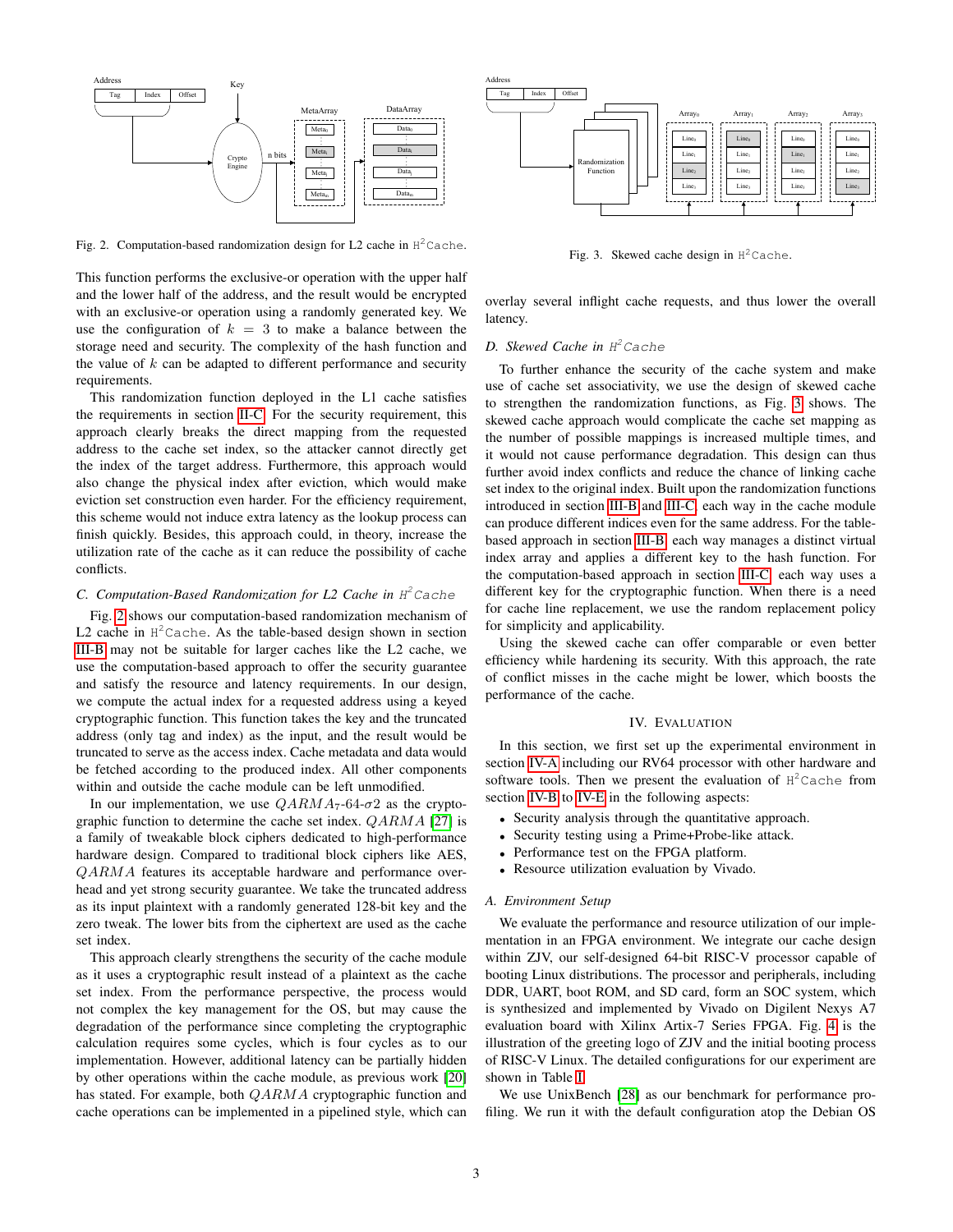

<span id="page-3-1"></span>Fig. 4. ZJV boots Linux 5.8.18.

[\[29\]](#page-6-23). The UnixBench test suite consists of 12 test programs, which cover 2 computational tests and 10 operating system tests. As for resource utilization analysis, we use the utilization and power reports generated from Vivado 2019.2.

TABLE I CONFIGURATIONS FOR THE EXPERIMENT

<span id="page-3-2"></span>

| Component            | <b>Configuration</b>                                    |
|----------------------|---------------------------------------------------------|
| OS.                  | Linux 5.8.18, compiled by clang with RV64IMAC and LP64  |
| UnixBench            | version 5.1.3, compiled by gcc with RV64GC              |
| <b>FPGA</b>          | Nexys-A7 board, xc7a100tcsg324-1, 60 MHz, Vivado 2019.2 |
| Processor            | ZJV, RV64 IMAC support, 10-stage pipeline               |
| L1 cache             | $4/8/16$ KB, $2/4$ ways, $32B$ line size                |
| L <sub>2</sub> cache | 32KB, 2 ways, 64B line size                             |

#### <span id="page-3-0"></span>*B. Security Analysis*

For the L1 cache module, we assume that its index length is  $n$ bits, with additional  $k$  bits to form the virtual index, and the cache module has  $n_{way}$  ways of associativity. In our secure cache design, there are  $2^{n+k}$  possible virtual index numbers, and each way may have a different virtual index for each address, so there would be  $2^{(n+k)\cdot n_{way}}$  different combinations of virtual indices, which may be larger than the address space. Therefore, finding two addresses with the same index mapping would not be possible. Even if the attack does not need to find such an address that is fully congruent with the target address, it would still be hard enough to find addresses that could form an eviction set. For each way in the cache, the possibility of conflicts between two addresses would be  $2^{-n}$ , so there is a possibility of

$$
p = 1 - (1 - 2^{-n})^{n_{access}}
$$

to evict the target address after  $n_{access}$  accesses. Therefore, there needs

$$
n_{access} = \frac{\log(1-p)}{\log(1-2^{-n})}
$$

accesses to evict an address from one way with the confidence of  $p$ , and  $n_{access} \cdot n_{way}$  accesses to evict the target address from the cache. Still, the attacker may not be able to infer the access pattern of the target program as the target address may lie in a different cache set after refilling.

For the L2 cache module, we use  $n'$  to denote its index length, and  $n_{way}'$  for its set associativity. Following a similar process, it can be deduced that the number of accesses to the L2 cache required to evict an address from one set with the confidence of  $p'$  would be

$$
n_{access}' = \frac{\log\left(1 - p'\right)}{\log\left(1 - 2^{-n'}\right)},
$$

so there would be  $n'_{access} \cdot n'_{way}$  in total to evict an address from the L2 cache. Combining with the result for the L1 cache, there would be  $n_{access} \cdot n_{way} \cdot n_{access} \cdot n_{way}$  data accesses to evict the target address from the cache system. Even if the target address would be refilled to the same cache set, the cost to detect it would be excessive.

## *C. Security Testing*

We can also demonstrate the security of our hybrid randomized cache system through a security test. Our test program consists of a spy thread and a victim thread. The spy thread launches a simplified Prime+Probe attack to monitor the cache access pattern of the victim thread with the following steps. In the Prime step, the spy fills all sets in the data cache with its own array of data. In the Access step, the spy sleeps and the victim runs and accesses the critical data, which evicts the corresponding data from the spy in the data cache. In the Probe step, the spy wakes up to access the primed data and measure the data read latency for each set. We set a threshold for the access time of each cache set, and one access with the above-the-threshold latency would be counted as a cache miss, which may be a result of victim accessing. We also add some random data access in the victim thread to emulate a real-world scenario more approximately. To measure the result more precisely and test our design more concretely, we repeat the process for a number of iterations and put the critical data in different locations.

We run our testing program on both traditional design and our secure cache design. Fig. [5](#page-4-2) shows the resulting accessing heat map for two designs. The horizontal axis represents the cache set index corresponding to the target address, and the vertical axis represents the number of misses during the probing process for each cache set. Lighter colors stand for more cache misses in the corresponding cache set, which may indicate a higher chance of cache eviction. Fig. [5a](#page-4-3) has a clear light diagonal, enabling the attacker to correlate the cache misses with the victim access pattern. In contrast, Fig. [5b](#page-4-4) does not show a similar pattern, and thus it is a demonstration that our secure cache design could mitigate cache side-channel attacks.

#### *D. Performance*

We test the performance of our design with different cache configurations shown in Table [I,](#page-3-2) where the size and set associativity of the L1 cache vary. The traditional cache scheme with the same configuration serves as our baseline, and our secure cache design with the randomized L1 and L2 caches compares with it. Fig. [6](#page-4-5) shows the performance overhead of our design, and each bar represents the relative performance slowdown compared to the baseline. The result shows that the overall performance of the secure cache is slightly lower than the traditional cache, with an average of 13.4% overhead across all configurations. Among all configurations, the 2-way 8KB cache has the worst performance degradation, which might be a result of cache thrashing. Apart from that specific case, the average overhead is 10.7%. It should also be noted that as a result of the low frequency of FPGA, the UnixBench result would be low in terms of the performance index, which may influence the resulting overhead.

For each test case in UnixBench, the overall trends remain for separate configurations, while the impacts of applying our secure cache design are different. In specific scenarios, however, our proposed cache design can even boost the performance. For example,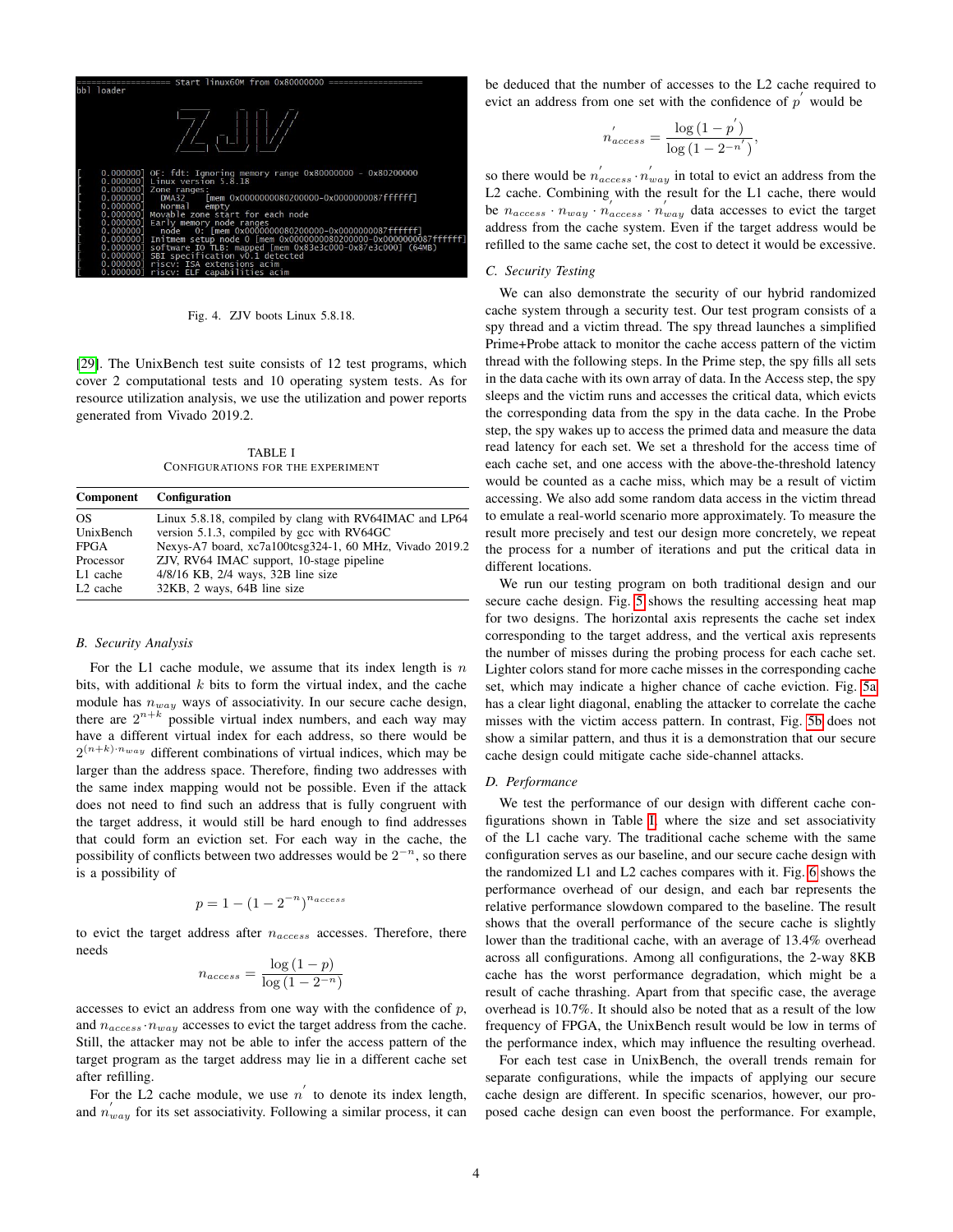<span id="page-4-3"></span>

<span id="page-4-4"></span><span id="page-4-2"></span>

Fig. 6. Performance overhead of Unixbench.

for the 4-way cache with the size of 16 KB, its performance on File Copy 4096 bufsize 8000 maxblocks is 18% better than the baseline.

# <span id="page-4-1"></span>*E. Resource Utilization and Power Consumption*

We use Xilinx Vivado to evaluate the resource utilization and power consumption of H<sup>2</sup>Cache. On Xilinx FPGAs, slice LUTs and slice registers are basic building blocks. They correspond to the combinational logic usage and the sequential logic consumption in digital circuits accordingly. It is worth mentioning that both slice LUTs and registers can be proportionally mapped to ASIC gates [\[30\]](#page-6-24).

Fig. [7](#page-5-2) and [8](#page-5-3) show our design's utilization of slice LUTs and slice registers. For the L1 cache, it requires fewer slice LUTs and slice registers with smaller cache size configurations, while more on larger caches. Besides, 4-way associative cache configurations have lower overheads compared to the 2-way ones. The reason is that using virtual index registers would simplify part of cache control logic, but <span id="page-4-5"></span>requires more registers to save them. For the L2 cache, the slice LUTs and the slice registers are heavily required for our design, because calculating the QARMA function would require a large amount of combinational and sequential logic. The overall average overheads of the two resource types are 9.5% and 19.6% respectively.

Fig. [9](#page-5-4) illustrates the power consumption of our design. The result shows that our design would not introduce much power consumption to the system, with an average of 10% overhead. The L1 cache would even consume less power under some configurations. The L2 cache module consumes more power because of the QARMA cryptographic function as well.

# V. CURRENT LIMITATIONS AND FUTURE WORKS

<span id="page-4-0"></span>Our current design is based on a single-core processor with a two-level cache hierarchy, which may represent a common design in an embedded system. However, in a modern processor with higher efficiency demands, there would be more processors with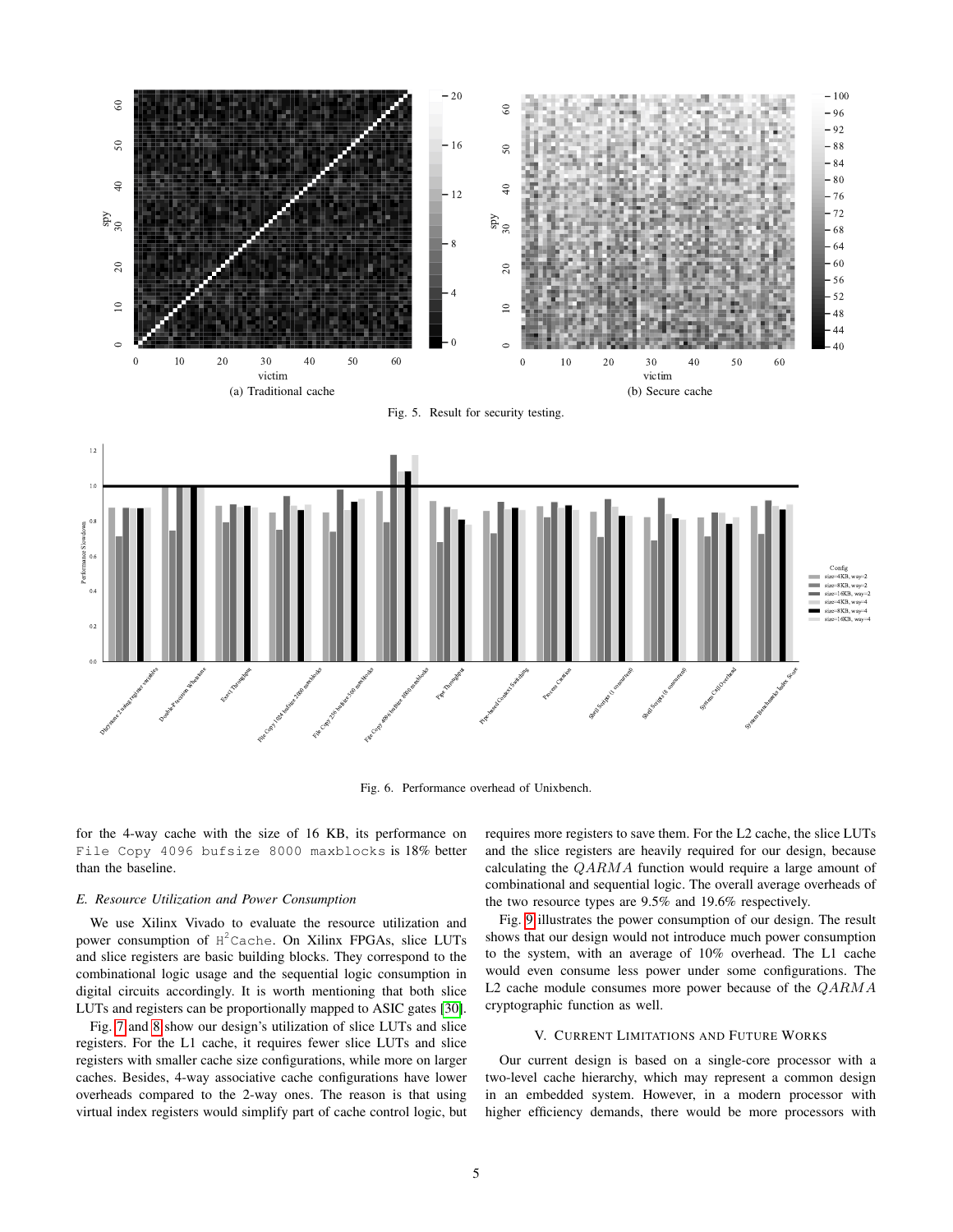

Fig. 8. Utilization of slice registers.



Fig. 9. Power consumption.

more complex topologies, which is out of this work's scope. Our design may also be tailored and optimized for specific hardware environments with various requirements. To extend our work to a multi-core system with a shared last-level cache, we need to consider the necessary modifications to the cache coherence protocol when applying our randomization strategies. This may, in turn, require some changes to the whole cache hierarchy.

Besides, the interactions between different levels of caches could be exploited more extensively as well. Our work has shown that the deployment of a randomization mechanism in the upper-level caches would strengthen the security of the cache modules in the lower level. Applying a more comprehensive and unified approach to the whole cache hierarchy can harden the security and even reduce the overall performance overhead. For example, the lower-level cache modules could utilize the randomization information from the upperlevel caches to complicate the cache mapping. However, to implement such a mechanism, one should also consider the cache coherence problem within the same level of modules, as well as the lookup

and replacement policies. Meanwhile, this additional feature may complicate the control logic in the cache system as well, which would incur higher performance and utilization overhead.

Our work is based on the RISC-V architecture but has not fully utilized possible RISC-V features for cache security. We may aid our randomization design with features like virtual memory management, PMP, memory fence, or other features for isolation and cache operations. These features would strengthen the security guarantees of the design without the need to modify the upper software.

### VI. RELATED WORK

<span id="page-5-2"></span><span id="page-5-0"></span>Our work uses cache randomization techniques to mitigate cache side-channel attacks, which can be categorized into the table-based approach and the computation-based approach. The table-based approach needs a lookup table to translate from the address to the cache set index. RPcache [\[15\]](#page-6-11) uses a permutation table to randomize the index mappings. Newcache [\[16\]](#page-6-25) uses a similar indirect mapping as in our work, but it may still suffer from cache side-channel attacks. Random Fill Cache [\[17\]](#page-6-12) places the cache block within a neighboring region and thus provides higher randomness. The computation-based approach uses a hashing function to calculate the cache set index. CEASER [\[18\]](#page-6-13) uses the LLBC-encrypted address within the module and decrypts the address to make requests to other modules. CEASER-S [\[19\]](#page-6-26) adds the skewed cache design based on CEASER. ScatterCache [\[20\]](#page-6-14) randomizes both index and way selection. These techniques mainly apply to the last-level caches as the hashing function may require several cycles of computation, which is not acceptable for the upper-level caches. Besides, previous works mainly use simulators to implement and evaluate their design, while our design is implemented in RTL and evaluated on the FPGA platform, which is more practical and convincing.

<span id="page-5-3"></span>Cache partitioning is another approach to prevent cache sidechannel attacks. It divides the cache storage into separate regions and allocates them to different processes, which isolates the target program from the attacker. One previous work [\[31\]](#page-6-27) proposes a partitioned cache design targeting block ciphers. Another work [\[32\]](#page-6-28) uses cache partitioning based on page coloring, and DAWG [\[33\]](#page-6-29) provides stronger isolation with a notion of protection domains. These techniques offer strong security guarantees but may have high performance overhead due to hardware constraints.

<span id="page-5-4"></span>In the RISC-V community, many works have been done to prevent cache side-channel attacks. One work [\[34\]](#page-7-0) on the issue applies cache randomization methods to cache modules, but our hybrid approach can provide better security guarantee and performance. Besides, a RISC-V task group is working on Cache Management Operations [\[35\]](#page-7-1), which can assist the prevention of cache side-channel attacks.

# VII. CONCLUSION

<span id="page-5-1"></span>In this paper, we propose a hybrid randomization design on the whole cache hierarchy and implement  $H^2$ Cache to mitigate cache side-channel attacks. H<sup>2</sup>Cache uses a hybrid table-based randomization and computation-based randomization for different levels in the cache hierarchy. It works on our self-design processor and its security is demonstrated via a quantitative analysis and attack testing. The extensive evaluation also includes performance and resource utilization. The results have shown that  $H^2$ Cache is efficient and has minimal overhead.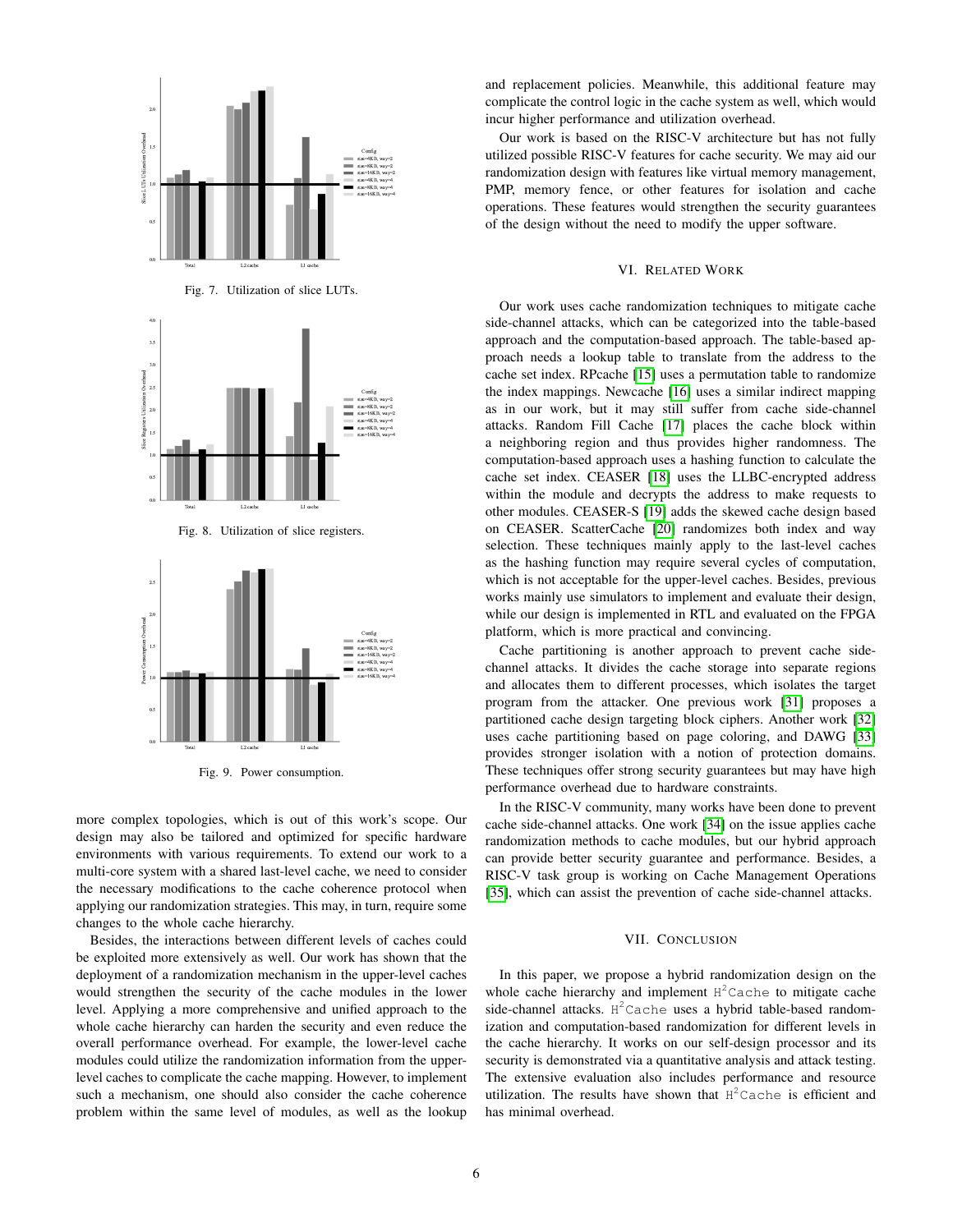#### **REFERENCES**

- <span id="page-6-0"></span>[1] M. Lipp, M. Schwarz, D. Gruss, T. Prescher, W. Haas, A. Fogh, J. Horn, S. Mangard, P. Kocher, D. Genkin, Y. Yarom, and M. Hamburg, "Meltdown: Reading kernel memory from user space," in *27th USENIX Security Symposium (USENIX Security 18)*. Baltimore, MD: USENIX Association, Aug. 2018, pp. 973–990. [Online]. Available: <https://www.usenix.org/conference/usenixsecurity18/presentation/lipp>
- <span id="page-6-1"></span>[2] P. Kocher, J. Horn, A. Fogh, D. Genkin, D. Gruss, W. Haas, M. Hamburg, M. Lipp, S. Mangard, T. Prescher, M. Schwarz, and Y. Yarom, "Spectre attacks: Exploiting speculative execution," in *2019 IEEE Symposium on Security and Privacy*. IEEE, 2019, pp. 1–19.
- <span id="page-6-2"></span>[3] T. Ristenpart, E. Tromer, H. Shacham, and S. Savage, "Hey, you, get off of my cloud: Exploring information leakage in third-party compute clouds," in *Proceedings of the 16th ACM Conference on Computer and Communications Security*, ser. CCS '09. New York, NY, USA: Association for Computing Machinery, 2009, p. 199–212. [Online]. Available:<https://doi.org/10.1145/1653662.1653687>
- <span id="page-6-3"></span>[4] F. Liu, Y. Yarom, Q. Ge, G. Heiser, and R. B. Lee, "Last-level cache side-channel attacks are practical," in *2015 IEEE Symposium on Security and Privacy*. IEEE, May 2015, pp. 605–622.
- <span id="page-6-4"></span>[5] R. Spreitzer and T. Plos, "On the applicability of time-driven cache attacks on mobile devices," in *Network and System Security*, J. Lopez, X. Huang, and R. Sandhu, Eds. Berlin, Heidelberg: Springer Berlin Heidelberg, 2013, pp. 656–662.
- <span id="page-6-5"></span>[6] X. Zhang, Y. Xiao, and Y. Zhang, "Return-oriented flush-reload side channels on ARM and their implications for android devices," in *Proceedings of the 2016 ACM SIGSAC Conference on Computer and Communications Security*, ser. CCS '16. New York, NY, USA: Association for Computing Machinery, 2016, p. 858–870. [Online]. Available:<https://doi.org/10.1145/2976749.2978360>
- <span id="page-6-6"></span>[7] D. J. Bernstein, "Cache-timing attacks on AES," 2005.
- <span id="page-6-19"></span>[8] D. A. Osvik, A. Shamir, and E. Tromer, "Cache attacks and countermeasures: The case of AES," in *Topics in Cryptology – CT-RSA 2006*, D. Pointcheval, Ed. Berlin, Heidelberg: Springer Berlin Heidelberg, 2006, pp. 1–20.
- [9] P. C. Kocher, "Timing attacks on implementations of diffie-hellman, RSA, DSS, and other systems," in *Advances in Cryptology — CRYPTO '96*, N. Koblitz, Ed. Berlin, Heidelberg: Springer Berlin Heidelberg, 1996, pp. 104–113.
- <span id="page-6-7"></span>[10] O. Aciicmez, "Yet another microarchitectural attack: Exploiting icache," in *Proceedings of the 2007 ACM Workshop on Computer Security Architecture*, ser. CSAW '07. New York, NY, USA: Association for Computing Machinery, 2007, p. 11–18. [Online]. Available:<https://doi.org/10.1145/1314466.1314469>
- <span id="page-6-8"></span>[11] D. Gruss, C. Maurice, A. Fogh, M. Lipp, and S. Mangard, "Prefetch side-channel attacks: Bypassing SMAP and kernel ASLR," in *Proceedings of the 2016 ACM SIGSAC Conference on Computer and Communications Security*, ser. CCS '16. New York, NY, USA: Association for Computing Machinery, 2016, p. 368–379. [Online]. Available:<https://doi.org/10.1145/2976749.2978356>
- <span id="page-6-9"></span>[12] D. J. Bernstein, T. Lange, and P. Schwabe, "The security impact of a new cryptographic library," in *Progress in Cryptology – LATINCRYPT 2012*, A. Hevia and G. Neven, Eds. Berlin, Heidelberg: Springer Berlin Heidelberg, 2012, pp. 159–176.
- [13] E. Käsper and P. Schwabe, "Faster and timing-attack resistant aesgcm," in *Cryptographic Hardware and Embedded Systems - CHES 2009*, C. Clavier and K. Gaj, Eds. Berlin, Heidelberg: Springer Berlin Heidelberg, 2009, pp. 1–17.
- <span id="page-6-10"></span>[14] B. C. Vattikonda, S. Das, and H. Shacham, "Eliminating fine grained timers in xen," in *Proceedings of the 3rd ACM Workshop on Cloud Computing Security Workshop*, ser. CCSW '11. New York, NY, USA: Association for Computing Machinery, 2011, p. 41–46. [Online]. Available:<https://doi.org/10.1145/2046660.2046671>
- <span id="page-6-11"></span>[15] Z. Wang and R. B. Lee, "New cache designs for thwarting software cache-based side channel attacks," in *Proceedings of the 34th Annual International Symposium on Computer Architecture*, ser. ISCA '07. New York, NY, USA: Association for Computing Machinery, 2007, p. 494–505. [Online]. Available:<https://doi.org/10.1145/1250662.1250723>
- <span id="page-6-25"></span>[16] ——, "A novel cache architecture with enhanced performance and security," in *Proceedings of the 41st Annual IEEE/ACM International Symposium on Microarchitecture*, ser. MICRO '41. USA: IEEE Computer Society, 2008, p. 83–93. [Online]. Available: <https://doi.org/10.1109/MICRO.2008.4771781>
- <span id="page-6-12"></span>[17] F. Liu and R. B. Lee, "Random fill cache architecture," in *Proceedings of the 47th Annual IEEE/ACM International Symposium on Microarchitecture*, ser. MICRO '47. USA: IEEE Computer Society, 2014, p. 203–215. [Online]. Available: [https://doi.org/10.1109/MICRO.](https://doi.org/10.1109/MICRO.2014.28) [2014.28](https://doi.org/10.1109/MICRO.2014.28)
- <span id="page-6-13"></span>[18] M. K. Qureshi, "CEASER: Mitigating conflict-based cache attacks via encrypted-address and remapping," in *Proceedings of the 51st Annual IEEE/ACM International Symposium on Microarchitecture*, ser. MICRO '51. IEEE Press, 2018, p. 775–787. [Online]. Available: <https://doi.org/10.1109/MICRO.2018.00068>
- <span id="page-6-26"></span>[19] ——, "New attacks and defense for encrypted-address cache," in *Proceedings of the 46th International Symposium on Computer Architecture*, ser. ISCA '19. New York, NY, USA: Association for Computing Machinery, 2019, p. 360–371. [Online]. Available: <https://doi.org/10.1145/3307650.3322246>
- <span id="page-6-14"></span>[20] M. Werner, T. Unterluggauer, L. Giner, M. Schwarz, D. Gruss, and S. Mangard, "Scattercache: Thwarting cache attacks via cache set randomization," in *28th USENIX Security Symposium (USENIX Security 19)*. Santa Clara, CA: USENIX Association, Aug. 2019, pp. 675–692. [Online]. Available: [https://www.usenix.org/conference/](https://www.usenix.org/conference/usenixsecurity19/presentation/werner) [usenixsecurity19/presentation/werner](https://www.usenix.org/conference/usenixsecurity19/presentation/werner)
- <span id="page-6-15"></span>[21] A. Waterman, Y. Lee, D. A. Patterson, and K. Asanović, "The RISC-V instruction set manual, volume I: User-level isa, version 2.0," EECS Department, University of California, Berkeley, Tech. Rep. UCB/EECS-2014-54, May 2014. [Online]. Available: [http:](http://www2.eecs.berkeley.edu/Pubs/TechRpts/2014/EECS-2014-54.html) [//www2.eecs.berkeley.edu/Pubs/TechRpts/2014/EECS-2014-54.html](http://www2.eecs.berkeley.edu/Pubs/TechRpts/2014/EECS-2014-54.html)
- <span id="page-6-16"></span>[22] A. Waterman, Y. Lee, R. Avizienis, D. A. Patterson, and K. Asanović, "The RISC-V instruction set manual volume II: Privileged architecture version 1.9," EECS Department, University of California, Berkeley, Tech. Rep. UCB/EECS-2016-129, Jul 2016. [Online]. Available: [http:](http://www2.eecs.berkeley.edu/Pubs/TechRpts/2016/EECS-2016-129.html) [//www2.eecs.berkeley.edu/Pubs/TechRpts/2016/EECS-2016-129.html](http://www2.eecs.berkeley.edu/Pubs/TechRpts/2016/EECS-2016-129.html)
- <span id="page-6-17"></span>[23] A. Gonzalez, B. Korpan, J. Zhao, E. Younis, and K. Asanovic, "Replicating and mitigating spectre attacks on an open source RISC-V microarchitecture," in *Third Workshop on Computer Architecture Research with RISC-V (CARRV 2019)*, 2019.
- [24] A. Gonzalez, B. Korpan, E. Younis, and J. Zhao, "Spectrum: Classifying, replicating and mitigating spectre attacks on a speculating risc-v microarchitecture," 2019. [Online]. Available: [https://people.eecs.berkeley.](https://people.eecs.berkeley.edu/~kubitron/courses/cs262a-F18/projects/reports/project4_report.pdf) edu/∼[kubitron/courses/cs262a-F18/projects/reports/project4](https://people.eecs.berkeley.edu/~kubitron/courses/cs262a-F18/projects/reports/project4_report.pdf) report.pdf
- <span id="page-6-18"></span>[25] A.-T. Le, B.-A. Dao, K. Suzaki, and C.-K. Pham, "Experiment on replication of side channel attack via cache of RISC-V berkeley out-oforder machine (BOOM) implemented on FPGA," in *Fourth Workshop on Computer Architecture Research with RISC-V (CARRV 2020)*, 2020.
- <span id="page-6-20"></span>[26] M. Spjuth, M. Karlsson, and E. Hagersten, "Skewed caches from a low-power perspective," in *Proceedings of the 2nd Conference on Computing Frontiers*, ser. CF '05. New York, NY, USA: Association for Computing Machinery, 2005, p. 152–160. [Online]. Available: <https://doi.org/10.1145/1062261.1062289>
- <span id="page-6-21"></span>[27] R. Avanzi, "The QARMA block cipher family. almost MDS matrices over rings with zero divisors, nearly symmetric even-mansour constructions with non-involutory central rounds, and search heuristics for lowlatency s-boxes," *IACR Transactions on Symmetric Cryptology*, pp. 4–44, 2017.
- <span id="page-6-22"></span>[28] K. Lucas, "Kdlucas/byte-unixbench." [Online]. Available: [https://github.](https://github.com/kdlucas/byte-unixbench) [com/kdlucas/byte-unixbench](https://github.com/kdlucas/byte-unixbench)
- <span id="page-6-23"></span>[29] "Debian – The Universal Operating System." [Online]. Available: <https://www.debian.org/>
- <span id="page-6-24"></span>[30] "7 series FPGAs configurable logic block," [https://www.xilinx.com/](https://www.xilinx.com/support/documentation/user_guides/ug474_7Series_CLB.pdf) [support/documentation/user](https://www.xilinx.com/support/documentation/user_guides/ug474_7Series_CLB.pdf) guides/ug474 7Series CLB.pdf, 2016.
- <span id="page-6-27"></span>[31] D. Page, "Partitioned cache architecture as a side-channel defence mechanism," 2005, page@cs.bris.ac.uk 13017 received 22 Aug 2005. [Online]. Available:<http://eprint.iacr.org/2005/280>
- <span id="page-6-28"></span>[32] H. Raj, R. Nathuji, A. Singh, and P. England, "Resource management for isolation enhanced cloud services," in *Proceedings of the 2009 ACM Workshop on Cloud Computing Security*, ser. CCSW '09. New York, NY, USA: Association for Computing Machinery, 2009, p. 77–84. [Online]. Available:<https://doi.org/10.1145/1655008.1655019>
- <span id="page-6-29"></span>[33] V. Kiriansky, I. Lebedev, S. Amarasinghe, S. Devadas, and J. Emer, "DAWG: A defense against cache timing attacks in speculative execution processors," in *Proceedings of the 51st Annual IEEE/ACM International Symposium on Microarchitecture*, ser. MICRO '51. IEEE Press, 2018, p. 974–987. [Online]. Available: [https://doi.org/10.1109/](https://doi.org/10.1109/MICRO.2018.00083) [MICRO.2018.00083](https://doi.org/10.1109/MICRO.2018.00083)